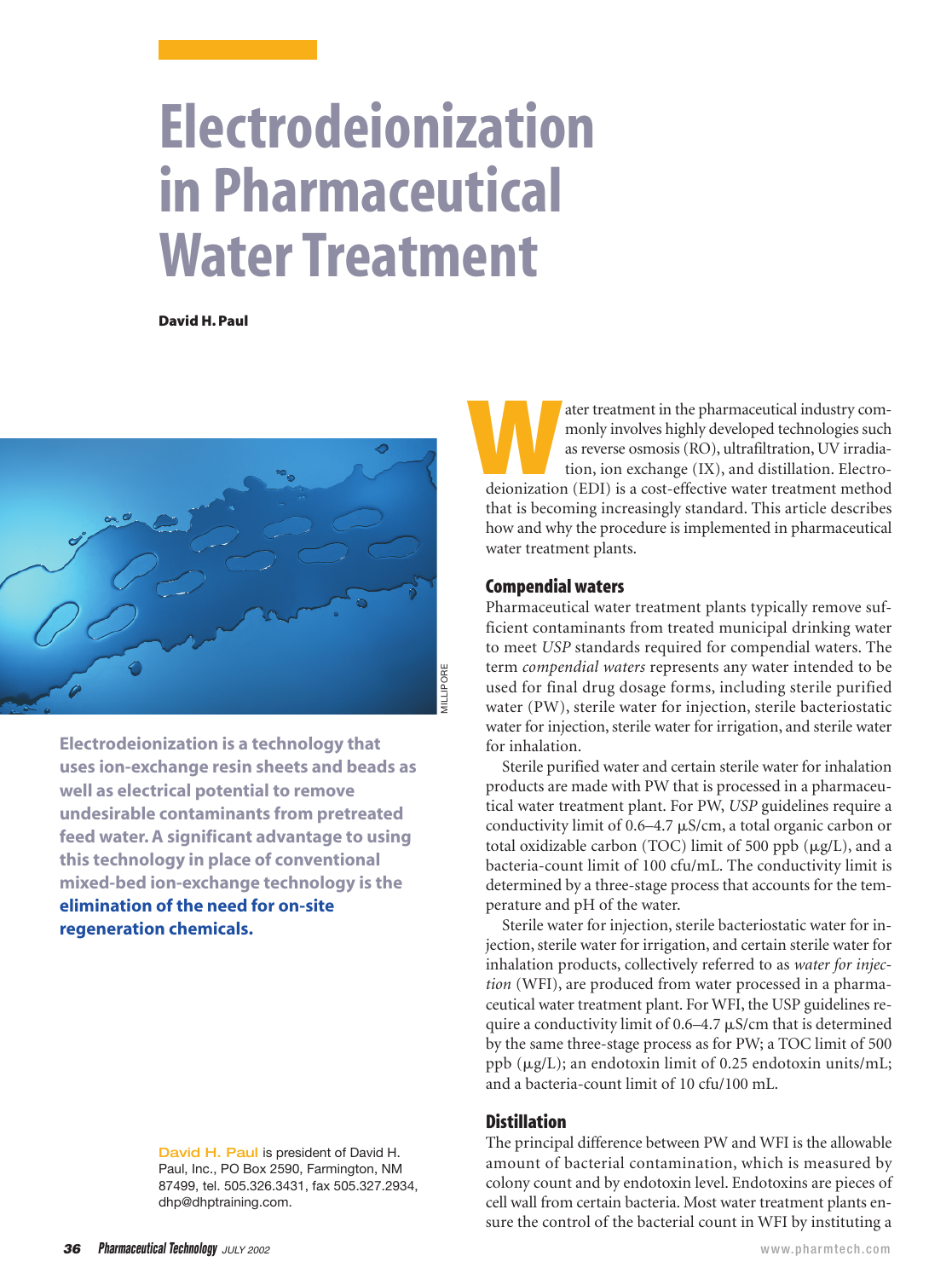

**Figure 1:** An example of pre–membrane water treatment methods.



**Figure 2:** A representation of a typical RO water treatment system.

distillation unit called a *still* as the final treatment step before storage and distribution. The high temperatures and liquidto-vapor phase change in a still generally ensure that a distillate will meet bacterial contamination limits. Two types of stills commonly are used: vapor compression (VC) and multi-effect (ME). A VC still may require only a softener and an activatedcarbon bed as pretreatment. An ME still requires high-quality feed water. EDI commonly is used in conjunction with an ME still in pharmaceutical water treatment systems.

#### **Pre–membrane water treatment methods**

To understand why EDI currently is regarded so favorably, it is helpful to consider pharmaceutical water treatment methods of the past. Figure 1 shows an example of pre–membrane water treatment methods. In the past, *membrane water treatment* generally meant RO membrane water treatment. Presently, membrane water treatment includes microfiltration, ultrafiltration, nanofiltration, hyperfiltration (i.e., RO), EDI, and electrodialysis.

Every water treatment plant is unique. Figure 1 does not represent a standard but is merely an example to illustrate some of the subsystems of a pre–membrane water treatment system. The purpose of each subsystem is described briefly in this section.

**Multimedia filtration.** Multimedia filters are designed to remove the bulk of suspended contaminants whose size exceeds  $10-30$   $\mu$ m. As a reference, the diameter of a human hair measures roughly  $100 \mu m$ .

**Activated carbon (AC).** AC beds, also known as *activated carbon*

*filters,* most commonly are used to remove chlorine and chloramine compounds from feed water. This filtration process protects downstream equipment such as RO membranes and IX resin beads from the damaging oxidizing action of chlorine and chloramine compounds.

**IX units.** IX technology exchanges undesirable feed water cations and anions with desirable cations and anions. Cations are positively charged atoms and molecules. Anions are negatively charged atoms and molecules. Cation IX units exchange undesirable feed water cations such as calcium, magnesium, lead, and copper with desirable hydrogen ions  $(H<sup>+</sup>)$ . Anion IX units exchange undesirable feed water anions such as chloride, sulfate, phosphate, and nitrate with desirable hydroxide ions ( $OH^-$ ). The resulting  $H^+$  and  $OH<sup>-</sup>$  ions then combine to form water.

To further purify water, mixed-bed IX units often are placed after cation and anion units. A mixed-bed unit has both cation and anion resin beads that are thoroughly mixed together. The water exiting a mixed-bed IX unit usually is polished to the extent that it meets USP conductivity limits for both PW and WFI.

**Distillation.** Distillation units heat the feed water to its boiling point. Most dissolved and suspended contaminants remain in the water

phase. The steam that is produced is condensed and typically meets WFI and PW standards.

#### **RO water treatment**

RO water treatment has become the standard at many pharmaceutical water treatment plants. RO technology can be a costeffective replacement for dual cation and anion IX units. Figure 2 illustrates the RO treatment process.

Cation IX units must be regenerated with a strong acid either sulfuric, which is generally used, or hydrochloric. Anion IX units must be regenerated with a strong base, usually sodium hydroxide, which is also referred to as *caustic* or as *caustic soda.* Daily regeneration may be necessary. RO systems are desirable because they reduce the need to use costly chemicals, especially those that are caustic, and they curtail the ever-increasing cost of regeneration waste disposal. The payback that results from using an RO system can be achieved in less than two years in some situations.

An RO membrane system can remove as much as 98–99% or more of all dissolved contaminants and can remove essentially all suspended (particulate) contaminants. However, RO units require pretreatment to prevent scaling, fouling with living and nonliving particulate materials, and chemical attack, commonly by oxidizing agents. Figure 2 shows the pretreatment steps in a typical RO system.

**Softening.** A softener is a type of IX technology that controls scaling in downstream equipment. A softener controls scaling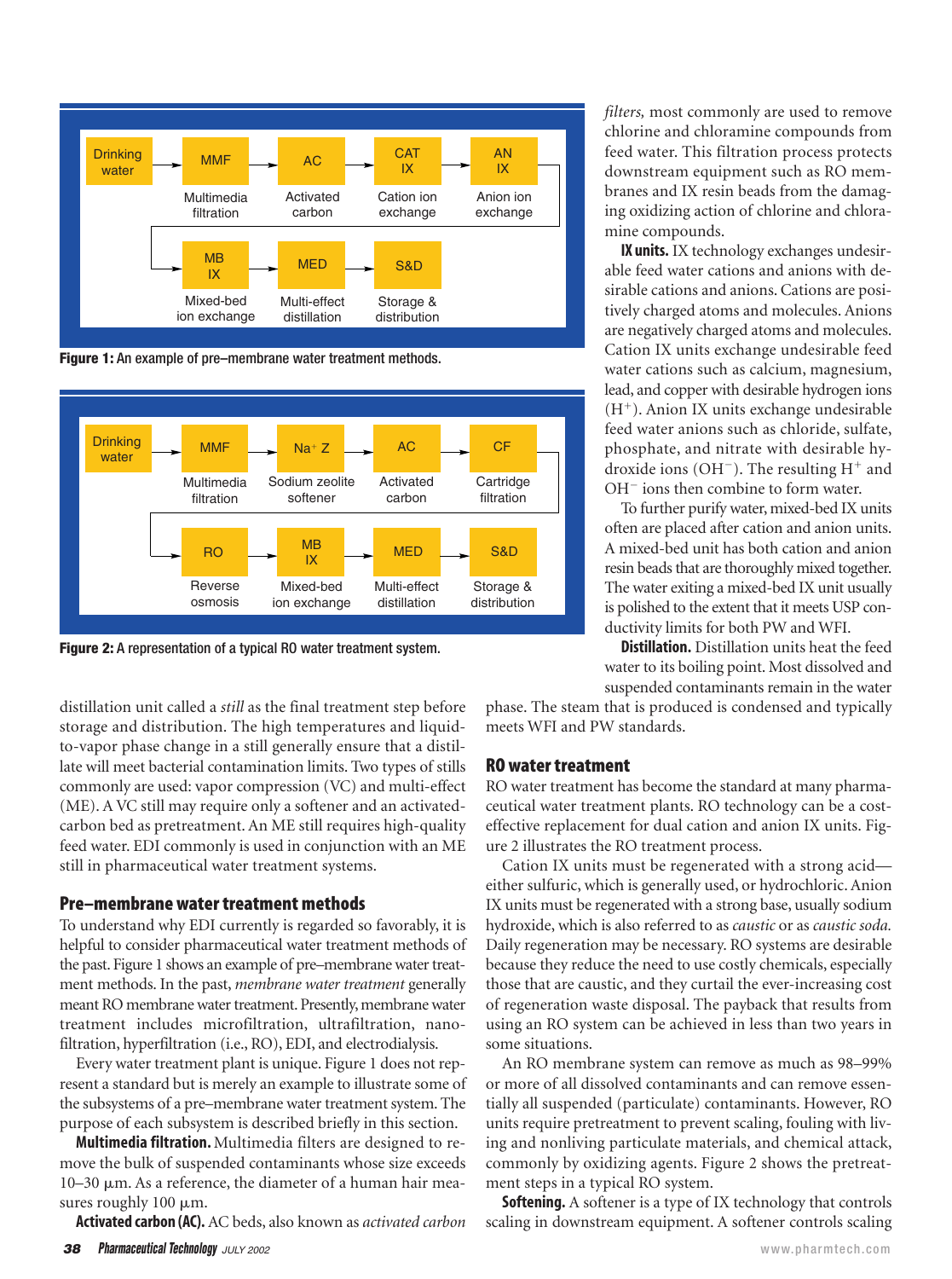

**Figure 3:** An EDI unit can cost-effectively replace mixed-bed IX units.

by removing hard scale–forming cations such as calcium and magnesium and exchanging (i.e., replacing) these ions for nonscale-forming sodium ions. An older term, *sodium zeolite softening*, frequently is used to describe water softening.

**Cartridge filtration.** Cartridge filtration or other prefiltration technology is used ahead of RO units to protect against fouling from suspended particles in the feed water. RO membrane systems may become fouled if sufficient suspended solids (particulate) removal is not accomplished. Typically, 1-5- $\mu$ m nominally rated filter cartridges are used.

Mixed-bed IX units usually are positioned after an RO subsystem. The effluent from a mixed-bed IX unit meets *USP* conductivity limits for PW and WFI. UV irradiation may be used for bacterial control. The effluent from the mixed-bed IX unit in the example shown in Figure 2 feeds an ME still that produces WFI distillate for storage and distribution.

#### **EDI water treatment**

For essentially the same reason that cation and anion units are cost-effectively replaced by RO units, EDI units in many cases can cost-effectively replace mixed-bed IX units. Figure 3 shows an example in which EDI has been applied for this purpose. The resin beads in EDI units do not require chemical regeneration by acid and caustic. EDI units are con-

tinuously regenerated electrically.

Figure 4 shows a typical EDI unit that comprises alternating sheets of cation and anion resin, somewhat analogous to a plate-and-frame heat exchanger. A spacer is located between each pair of resin sheets to provide a channel between them. Every other channel is filled with cation and anion resin beads that are thoroughly mixed together, similar to those in a mixedbed IX unit. Every other channel not filled with cation and anion resin beads is a brine channel (i.e., concentrate or waste stream). The total collection of alternating resin sheets, spacers, and resin beads is called a *stack.*

On either end of a stack is an electrode. When direct current is applied to the electrodes, the electrode at one end of the stack



**Figure 4:** The composition of a typical EDI unit.